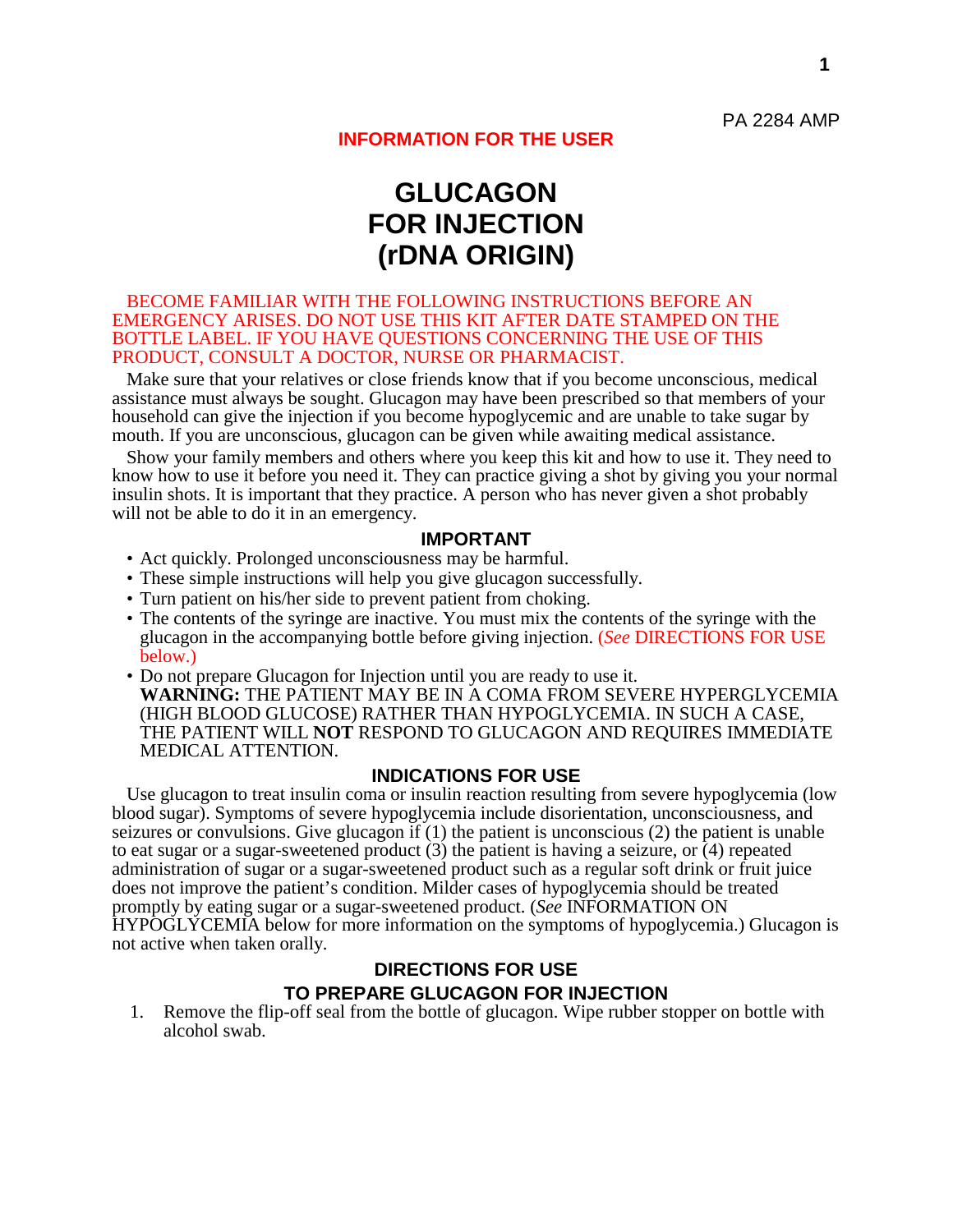

2. Remove the needle protector from the syringe, and inject the entire contents of the syringe into the bottle of glucagon. DO NOT REMOVE THE PLASTIC CLIP FROM THE SYRINGE. Remove syringe from the bottle.



3. Swirl bottle gently until glucagon dissolves completely. GLUCAGON SHOULD NOT BE USED UNLESS THE SOLUTION IS CLEAR AND OF A WATER-LIKE CONSISTENCY.



## **TO INJECT GLUCAGON Use Same Technique as for Injecting Insulin**

4. Using the same syringe, hold bottle upside down and, making sure the needle tip remains in solution, gently withdraw all of the solution (1 mg mark on syringe) from bottle. The plastic clip on the syringe will prevent the rubber stopper from being pulled out of the syringe; however, if the plastic plunger rod separates from the rubber stopper, simply reinsert the rod by turning it clockwise. The usual adult dose is 1 mg (1 unit). For children weighing less than 44 lb  $(20 \text{ kg})$ , give  $1/2$  adult dose  $(0.5 \text{ mg})$ . For children, withdraw  $1/2$ of the solution from the bottle (0.5 mg mark on syringe). DISCARD UNUSED PORTION.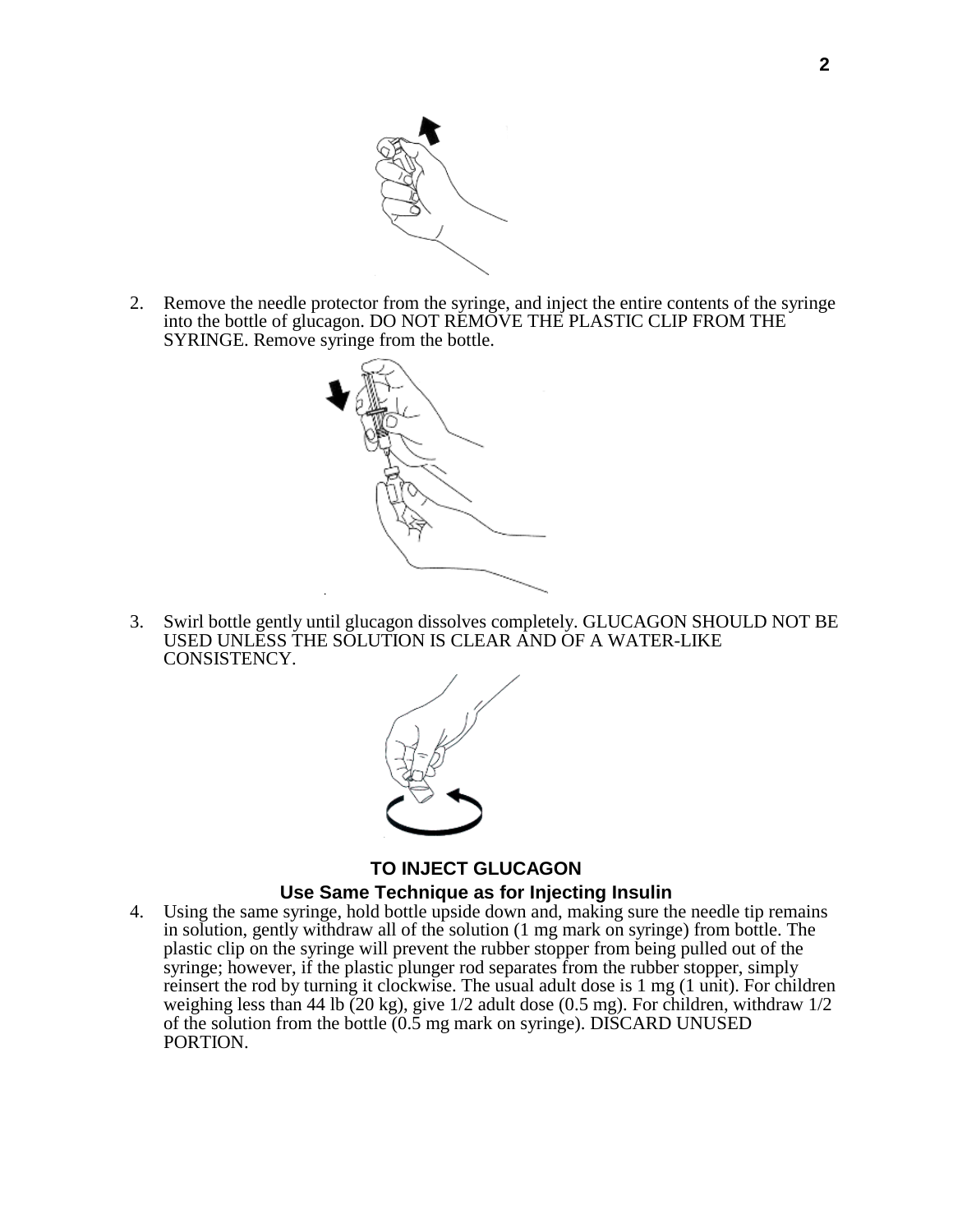

## **USING THE FOLLOWING DIRECTIONS, INJECT GLUCAGON IMMEDIATELY AFTER MIXING.**

- 5. Cleanse injection site on buttock, arm, or thigh with alcohol swab.
- 6. Insert the needle into the loose tissue under the cleansed injection site, and inject all (or 1/2 for children weighing less than 44 lb) of the glucagon solution. THERE IS NO DANGER OF OVERDOSE. Apply light pressure at the injection site, and withdraw the needle. Press an alcohol swab against the injection site.
- 7. Turn the patient on his/her side. When an unconscious person awakens, he/she may vomit. Turning the patient on his/her side will prevent him/her from choking.
- 8. FEED THE PATIENT AS SOON AS HE/SHE AWAKENS AND IS ABLE TO SWALLOW. Give the patient a fast-acting source of sugar (such as a regular soft drink or fruit juice) and a long-acting source of sugar (such as crackers and cheese or a meat sandwich). If the patient does not awaken within 15 minutes, give another dose of glucagon and INFORM A DOCTOR OR EMERGENCY SERVICES IMMEDIATELY.
- 9. Even if the glucagon revives the patient, his/her doctor should be promptly notified. A doctor should be notified whenever severe hypoglycemic reactions occur.

## **INFORMATION ON HYPOGLYCEMIA**

Early symptoms of hypoglycemia (low blood glucose) include:

- sweating drowsiness
- 
- palpitation anxiety
- 
- 
- 
- tingling in the hands, feet, lips, or tongue irritability
- 
- inability to concentrate unsteady movement
- 
- 
- dizziness sleep disturbances
	-
- tremor blurred vision
- hunger slurred speech
- restlessness depressed mood
	-
- lightheadedness abnormal behavior
	-
- headache personality changes

If not treated, the patient may progress to severe hypoglycemia that can include:

- disorientation seizures
- unconsciousness death
- The occurrence of early symptoms calls for prompt and, if necessary, repeated administration of some form of carbohydrate. Patients should always carry a quick source of sugar, such as candy mints or glucose tablets. The prompt treatment of mild hypoglycemic symptoms can prevent severe hypoglycemic reactions. If the patient does not improve or if administration of carbohydrate is impossible, glucagon should be given or the patient should be treated with intravenous glucose at a medical facility. Glucagon, a naturally occurring substance produced by the pancreas, is helpful because it enables the patient to produce his/her own blood glucose to correct the hypoglycemia.